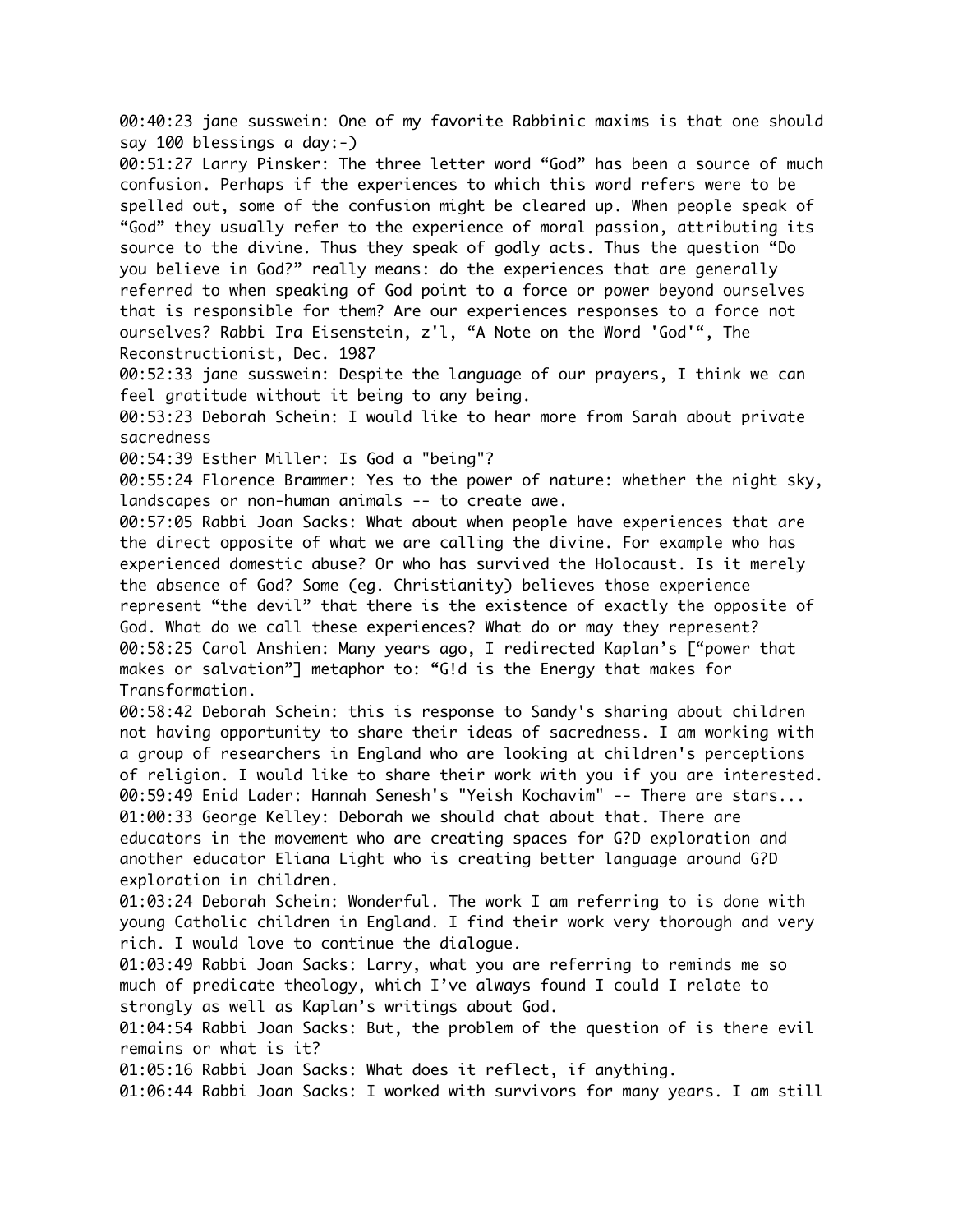in touch with one is is now 100 years old. Her husband died at 100 last years. So, I have to take these questions very seriously. 01:11:28 Enid Lader: I am part of a congregation that was founded by NASA scientists... Somehow, they were able to hold both science and Judaism, without minimizing the importance of both. 01:15:09 Esther Miller: All in all I think that Sasha Sagan "protests too much." 01:17:10 Deborah Schein: I often felt bad for Sasha as I read her book. The book is full of naivety and lack of knowledge about Judaism. 01:17:52 Larry Pinsker: Arno Penzias received a Nobel for discovering the microwave radiation background of the cosmos. He is an Orthodox Jew. He is often asked how he reconciles his discovery with the opening of Bereshith and has no trouble doing so. . 01:20:06 Rabbi Joan Sacks: I find scientists from many religious backgrounds have no problem with religious descriptions of creation and with their scientific observations and theories. I appreciate this because they are Jewishly and often philosophically knowledgeable, but they are also scientific experts. 01:20:19 Deborah Schein: I love this idea of needing to be mess. Thank you for this Sarah! 01:21:34 Florence Brammer: I think it was Nietzsche who said something like, "With consistency a great soul has nothing to do." 01:22:16 Kaplan Center: also emerson consistency is the hobgoblin of small minds 01:23:43 Sandy Sasso: When Dennis remarked to Kaplan while he was walking him to the train in Philadelphia, Rabbi Kaplan what you said today contradicts what you said yesterday. Kaplan responded, "I, too, am evolving." 01:23:45 George Kelley: I think Florence that was Ralph Waldo Emerson, but Nietzsche would have liked it. 01:23:45 Carol Anshien: Terrific critiques and questions, Sarah, thank you. 01:24:53 Carol Anshien: Question I would ask author (not having read, yet,only from all your comments so far) .What makes anyone think that what they think (rationally) is "proof" of anything anyway? 01:25:41 Carol Anshien: Aren't our "proofs" a combination of mind, heart, body, soul…. anyway? ;-) 01:29:46 Rabbi Jacob (Jake) Best Adler (he/him/his): I was just speaking to the K-2 parents of our congregation about the bedtime Shema and the role of gratitude, awe and wonder. This strikes me as a primary motivation for scientific study as well. And there is also a suggestion that awe plays an important role in psychological wellbeing. https://www.psychologytoday.com/ us/blog/unlocking-your-potential/202112/newinsights-the-science-awe 01:32:04 Deborah Schein: I have also seen data from neurological studies that connect feelings of awe with the development of empathy. The ideas of following rules, being moral human beings and thoughts of empathy are totally missing from this book. 01:32:44 Kevin Weidenbaum: As the "nones" continuing growing and the ultraorthodox continuing growing, in a 100 or 200 years, there will be no secular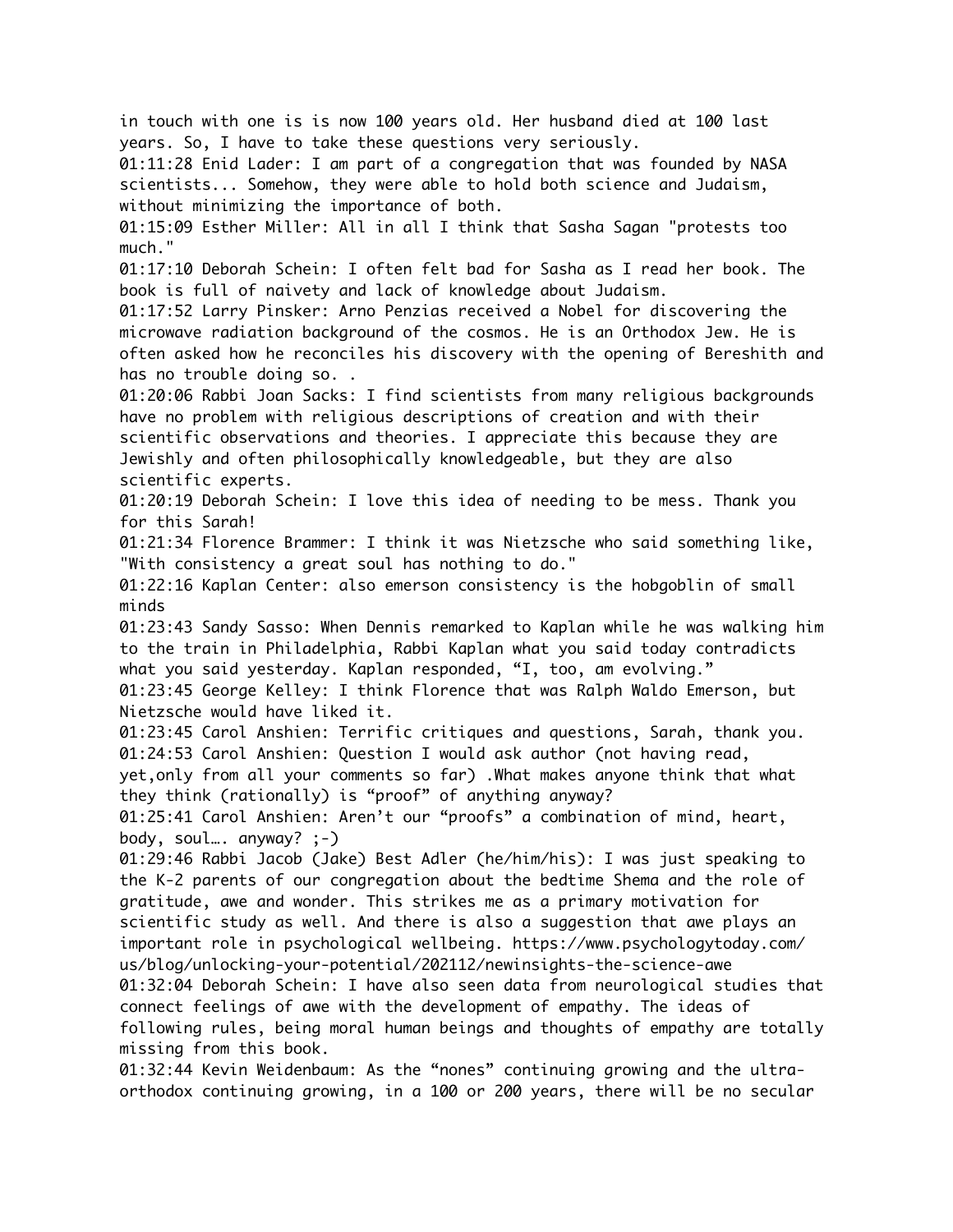Jews any more. 01:33:01 Larry Pinsker: THE SCIENCE OF AWE https://www.templeton.org/ discoveries/the-science-of-awe 01:38:14 Larry Pinsker: For a true "materialist spirituality": read Wallace Stevens' poem: "How to Live,What to Do" and then look at Sagan's book, which reads as a work of hagiography devoted to shoring up the integrity of her father's reductivism. 01:38:21 Esther Miller: It is easy for an individual to feel comfortable with an individual rabbi. That does not necessarily translate to feeling comfortable walking into a community, even those congregations described as warm and welcoming do not realize how tight and in bred they can appear to the new-comer. Perhaps we need to really take a look at that. 01:41:28 Kaplan Center: next year we will certainly have a webinar with Rabbi Toba Spitzer... her new book God Is Here..reimagining the divine 01:41:54 Kaplan Center: the book can be preordered ..will be publshed in March 01:43:59 margo cates: that's a great anecdote: . . . "twinkle, twinkle, little star. . . " 01:47:38 margo cates: personally, I got a lot out of saying kaddish, even if I could not translate the Aramaic word for word. So there are many, many doors and levels of approach. 01:48:36 Esther Miller: amen! 01:49:15 Carol Anshien: What makes a community Jewish if at the bottom or top is not some concept of "God" that you can even doubt and reject exists so that you can be in community and have the conversation?. 01:51:26 Larry Pinsker: "You can be spiritual without being religious and vice versa. It is almost like the distinction between love and marriage. Love is an emotion. Marriage is an institution. They are linked, but not the same." – Jonathan Sacks z'l 01:51:46 Tzemah Yoreh: Carol, the implication then is Judaism = relationship with God, which I cannot accept. 01:51:48 Rabbi Erin Hirsh: The Kaplan Center's First Book Club! For Small Creatures Such as We by Sasha Sagan with Rabbi Erin Hirsh & Dr. Deborah Schein Sasha Sagan's book FOR SMALL CREATURES SUCH AS WE: Rituals for Finding Meaning in Our Unlikely World , offers a new lens to look at the world and ourselves. We invite interested individuals to join us as we explore the book more deeply. Excerpts will be chosen to share and discuss. Questions will be asked: How do we respond to Sasha's explanation of her world? How do her words inform us as human beings and as Jews? As parents and educators? How do they propel us toward new questions? Interested? Jeffrey@kaplancenter.org 01:58:24 Carol Anshien: Tzema: Question: Is accepting of jewish community? 01:58:44 Deborah Schein: Thank you to all presenters. 01:58:51 Yaacov Kravitz: Thank you all for a wonderful program. I have to sign off now. 01:58:55 Enid Lader: Thank you for a very interesting discussion. 01:59:07 Carol Anshien: I have to leave, wonderful conversation, to be